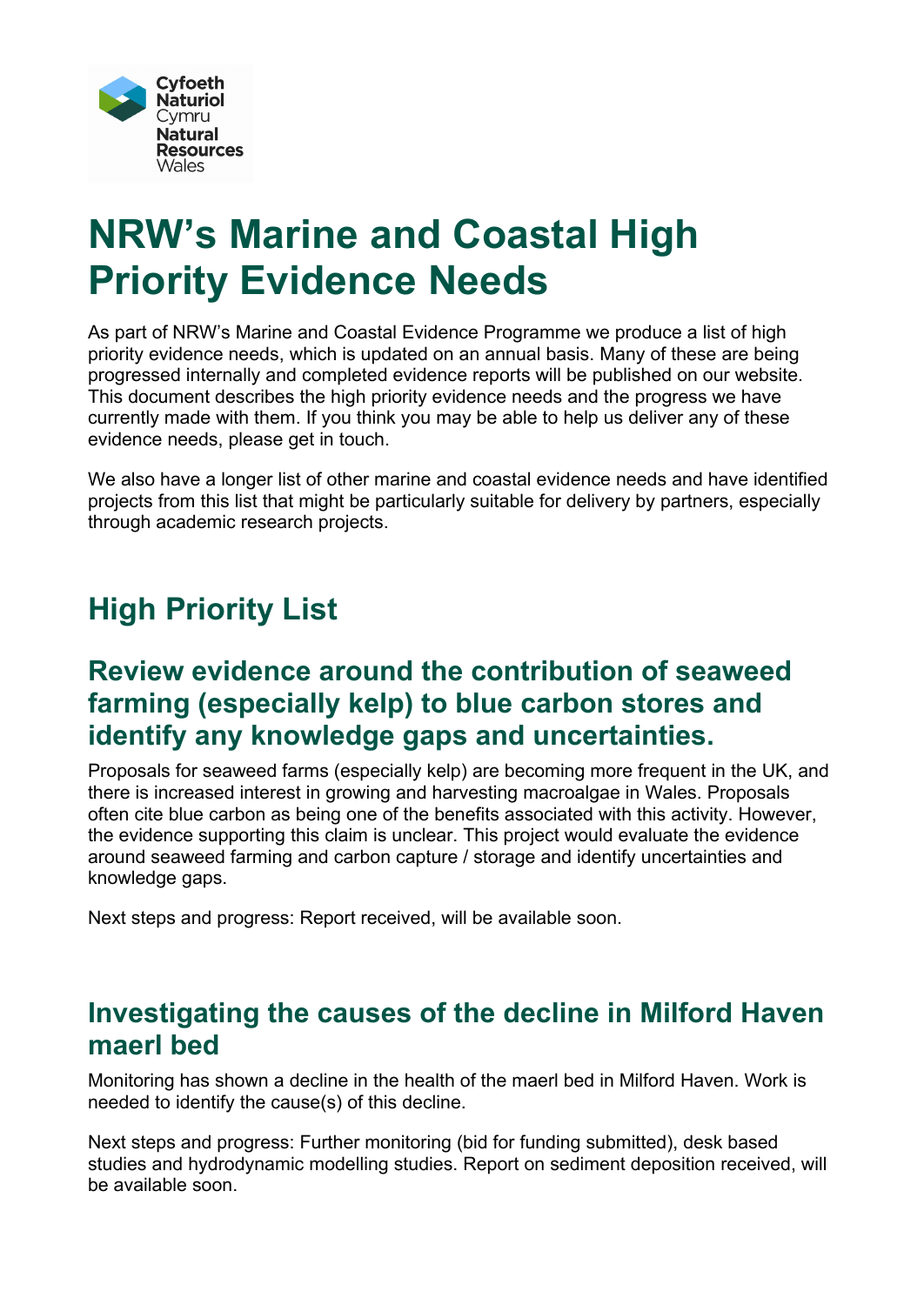#### **Implementing infrastructure enhancement: how much is needed to make a measurable improvement in biodiversity?**

Good progress has been made to develop methods to enhance hard structures. However, we now need to develop methods to assess the difference that enhancements will make to biodiversity - both in terms of predicting those improvements and measuring them.

Next steps and progress: Collaboration with Ecostructure project and possible follow on work.

## **Update Saltmarsh extent and National Vegetation Classification (NVC) saltmarsh maps, using aerial photos, groundtruthing and field survey.**

NVC maps exist for much of the saltmarsh in Wales including coverage of the vast majority of the extent of the Special Areas of Conservation and Sites of Special Scientific Interest. However, these maps are out of date having been produced between 1996 and 2003. Some of these maps were produced without the aid of aerial photographs or GPS and the dynamic nature of saltmarsh means that in many areas they are now inaccurate.

Next steps and progress: In house GIS work has been done to improve existing maps, targeted ground truthing work is being planned to follow up this work. A NVC survey planned for summer 2022: a contract is in the process of being let.

## **Coastal Habitats - Shingle vegetation baseline data**

Complete baseline survey of all shingle structures (vegetated and non-vegetated) required for Wales. We are currently working with an old dataset which is out of date.

Next steps and progress: NVC surveys planned for summer 2022.

## **Assessing the distribution, frequency and intensity of fishing activities from commercial fishing vessels**

Currently we know very little about where, when, and how often Welsh boats go fishing and their impacts on protected features. The majority of the Welsh fleet are <12m and are currently not required to have vessel monitoring systems onboard (VMS). The new Welsh inshore VMS will become mandatory in 2022. The new mandatory catch app for <10m vessels will record species caught and effort from Feb 2021, >10m vessels complete logsheets. This proposed work area should investigate the distribution, frequency, and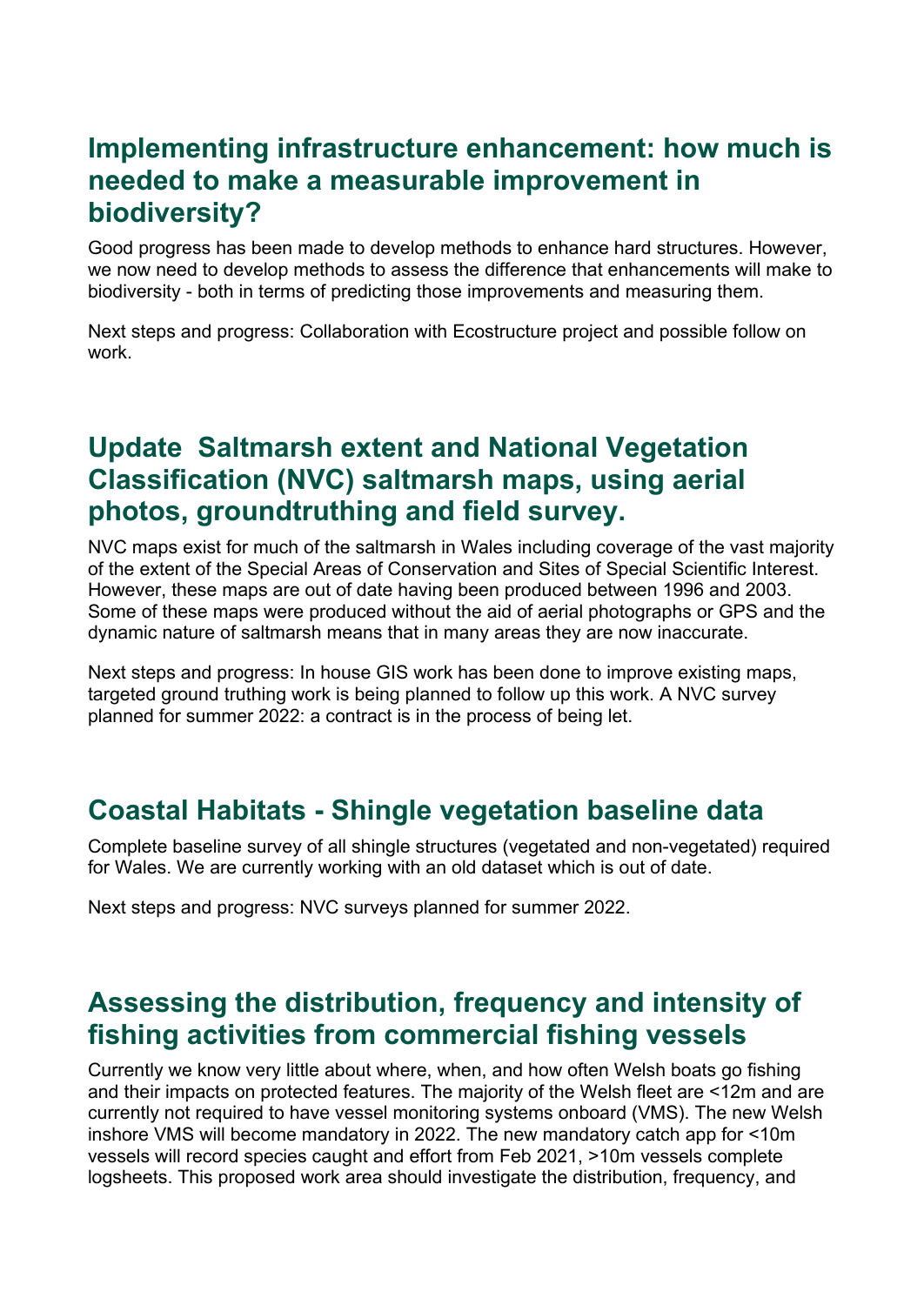intensity of commercial fishing vessels' activity in Welsh waters - e.g. by utilising inshore VMS and catch app data when available.

Next steps and progress: Continue to liaise with Welsh Government.

#### **Productivity and survival studies at seabird colonies**

To understand more about productivity, survival and diet of seabirds in Welsh waters we need to set up ringing and resighting studies, as well as camera traps at seabird colonies. Key species would be: Atlantic puffin, black-legged kittiwake, common guillemot, lesser black-backed gull, razorbill, shag, cormorant, tern species, gulls etc.

Next steps and progress: Collaboration with Universities and other organisations to deliver this work. Some work already underway.

#### **Distribution, abundance and population structure of marine fish species in Welsh waters**

An assessment of abundance, distribution, and structure of marine fish species in Welsh waters through the year. This would include mapping nursery and spawning grounds and wider fish density maps that cover feeding/foraging life stages. The work would contribute to developing a baseline for environmental assessments.

Next steps and progress: Under consideration.

#### **Hydroacoustic tagging and tracking array project**

The project would hydroacoustically tag and track diadromous fish from a selection of Welsh rivers, to collect data on their distribution, particularly in marine energy resource areas. The evidence would be used to inform modelling tools to establish risk to salmon, sea trout, eel and shad populations from tidal range and tidal stream developments in **Wales** 

Next steps and progress: Funding required for this to progress.

#### **Modelled Distributions and Abundance of Cetaceans and Seabirds of Wales and Surrounding Waters**

The [2nd edition of the Marine Mammal atlas](https://www.seawatchfoundation.org.uk/wp-content/uploads/2015/05/ATLAS-Marine-Mammals-of-Wales-FINAL.pdf) is now 10 years old. There has been a great deal of data collected since then and new analytical procedures (habitat based modelling) developed. A new version of the 'Atlas' has been commissioned by NRW to collate, model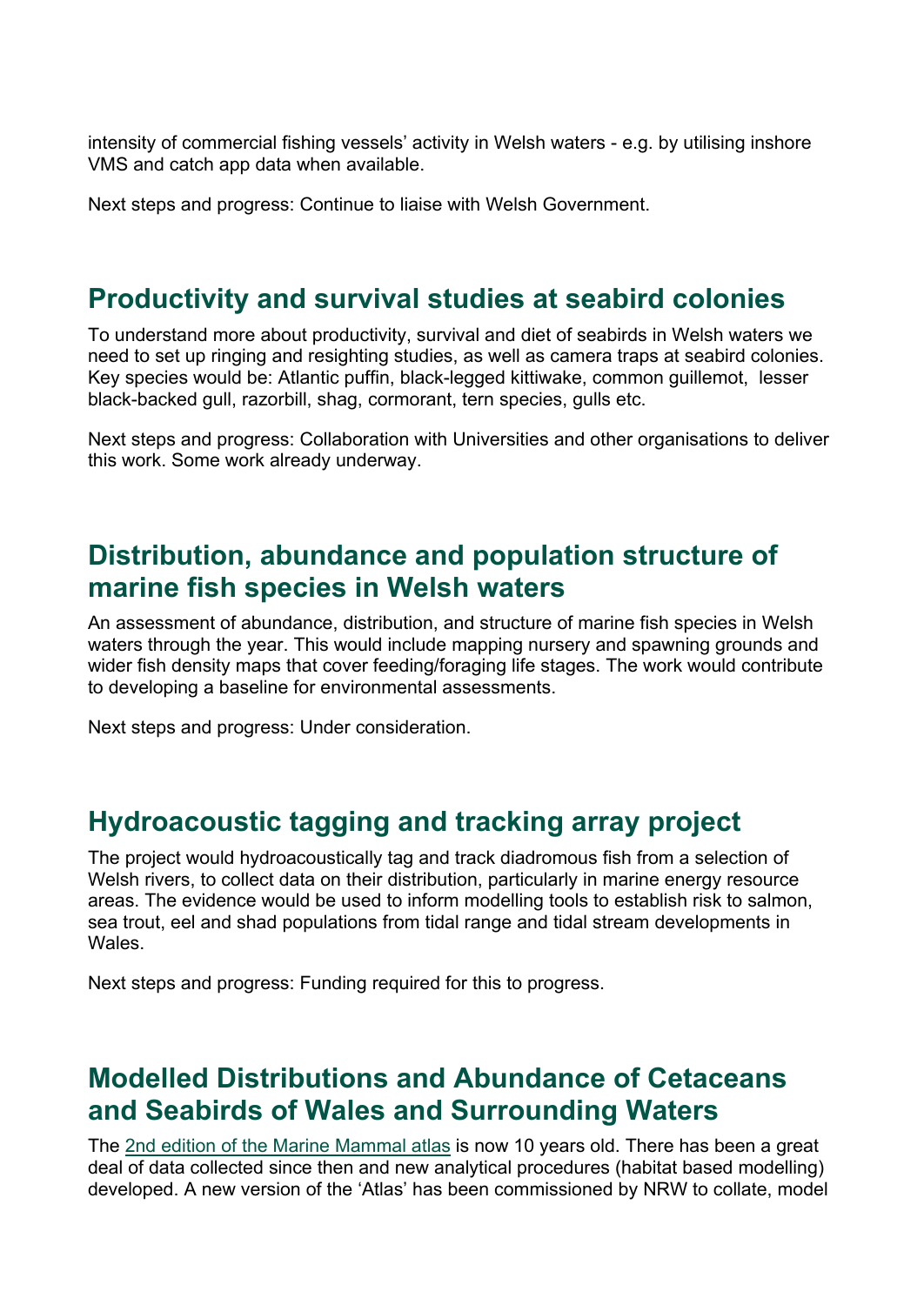and map distribution and abundance data from vessel, visual aerial and digital aerial surveys since the 1990s, but this time includes both cetaceans and marine birds. The contract was awarded to Sea Watch Foundation and utilises similar methods developed under the Marine Ecosystems Research Programme (MERP) but at a finer temporal and spatial scale.

Next steps and progress: Report received, will be available soon.

#### **Marine mammal bycatch in the Welsh Zone**

It is thought that there is negligeable bycatch of marine mammals in Welsh waters but there is no analysis currently available that demonstrates this. This project would estimate the fishing effort and bycatch rates of marine mammals potentially bycaught in Welsh waters (the Welsh zone).

Next steps and progress: Under consideration. OSPAR assessments have contributed to this evidence need

#### **Noise abatement**

It is likely that noisy activities such as piling for offshore wind, and detonation of unexploded ordnance, may cause adverse effects. Noise abatement methods such as such as bubble curtains to reduce noise at source or reduce how far the noise is able to propagate, have been demonstrated to reduce the noise impact. However there is no information on how these techniques might perform under the hydrographical conditions in Welsh waters such as deep water or strong tidal areas. This project has been scoped out to include lab studies (testing resonant bubbles), field studies (bubble curtains for UXOs) and a desk review.

Next steps and progress: Seeking funding from OWEC (Offshore Wind Evidence for Change) for a project which will cover some aspects of this project. Field studies would need collaboration with developers.

## **Low-Order Deflagration as Mitigation for Unexploded Ordnance Noise impacts**

Low-order deflagration as a method of detonating Unexploded Ordnance (UXO) has been demonstrated to be effective under some conditions and is likely to be proposed as mitigation for the underwater noise impacts from UXO impacts in future projects. Evidence is limited, further test trials on UXO of varying charge sizes, and under different hydrological conditions is required to give confidence that this method can reliably mitigate this impact.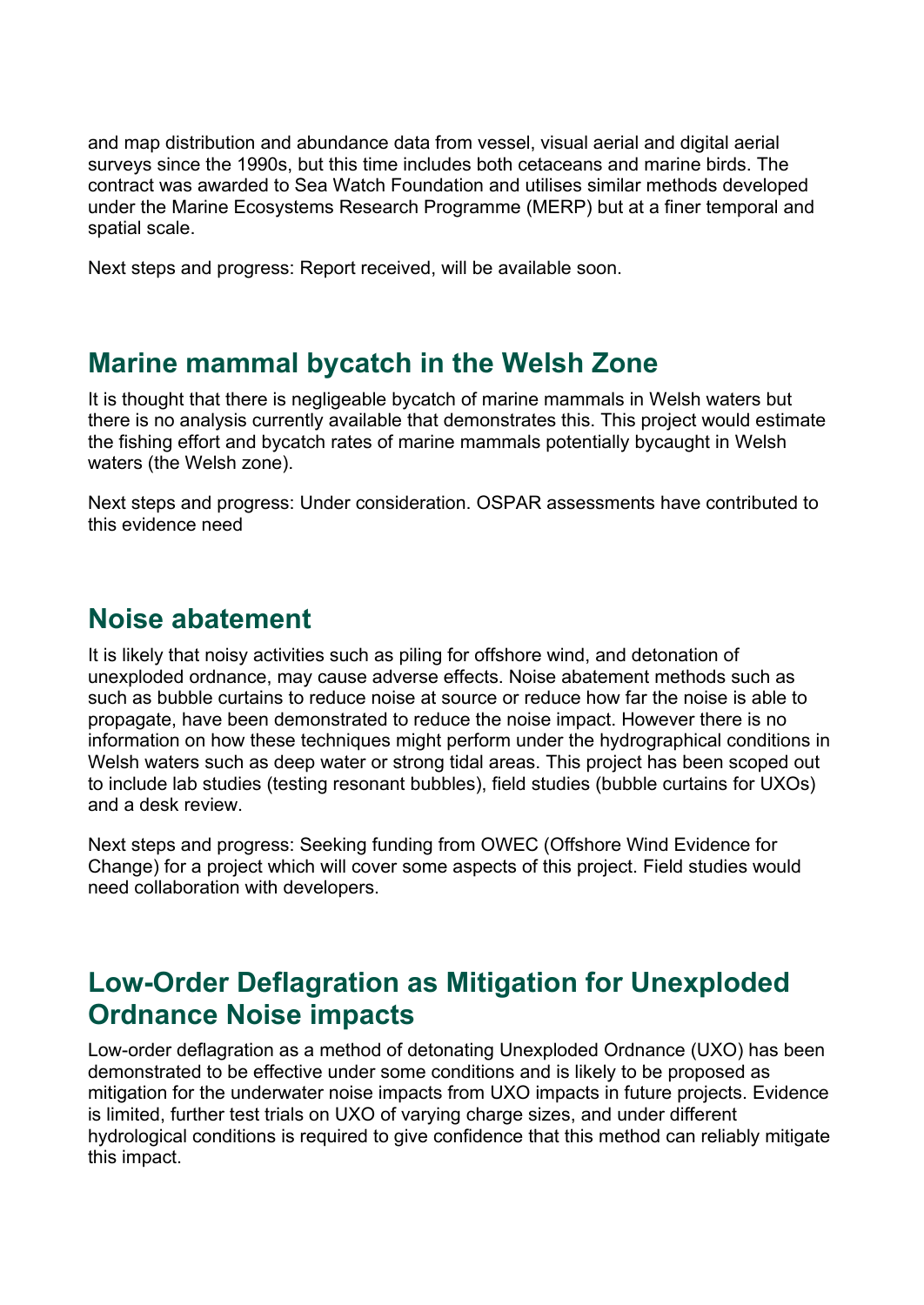Next steps and progress: Collaboration with ORJIP (Offshore Renewables Joint Industry programme) and OWEER (Offshore Wind Environmental Evidence Register) projects. The National Physical Laboratory is currently carrying out research on this, funded through the SEA research programme.

#### **Investigation of efficacy of acoustic deterrent devices on marine mammals, birds, and fish**

There has been some work on reviewing acoustic deterrent devices (ADDs) (JNCC report in prep; ORJIP). There remains a gap in knowledge of how some species respond , especially dolphins. ADDs are routinely advised as potential mitigation techniques but our understanding of how effective these are for some species remains unknown (e.g. bottlenose dolphins, Rissos dolphins and, to some extent, harbour porpoise). The need is for experimental research . This would include lab and field studies.

Next steps and progress: Needs to be scoped out in more detail.

#### **Understanding population level effects of renewable energy on mobile species**

Update and improve understanding of the potential population level effects of removal of protected mobile species (mainly marine mammals) from marine industry projects. Following a recent review on marine mammals, there will be a need to regularly update and review information on existing models, population parameters, spatial scales, and pressures.

Next steps and progress: Build on interim modelling review (marine mammals) produced in March 2021, report due end summer 2022.

#### **Monitoring wave and tidal renewable energy devices for mobile species behaviour and collision**

Improvement of knowledge on the frequency, nature, and consequences of near-field interactions between mobile species and tidal turbines through monitoring of deployed devices. To include: near-field avoidance and evasion behaviour, quantification of number of collisions and near misses, consequences of collisions (e.g. injury/damage to animal) and identification of object/species types (to inform behaviour and impact studies). This information will provide contextual and empirical evidence to inform impact assessments and predictions of collision risk for tidal stream development.

Next steps and progress: This evidence gap requires deployment of tidal turbine devices before monitoring can be undertaken. Needs discussion with Government and Industry regarding post consent monitoring.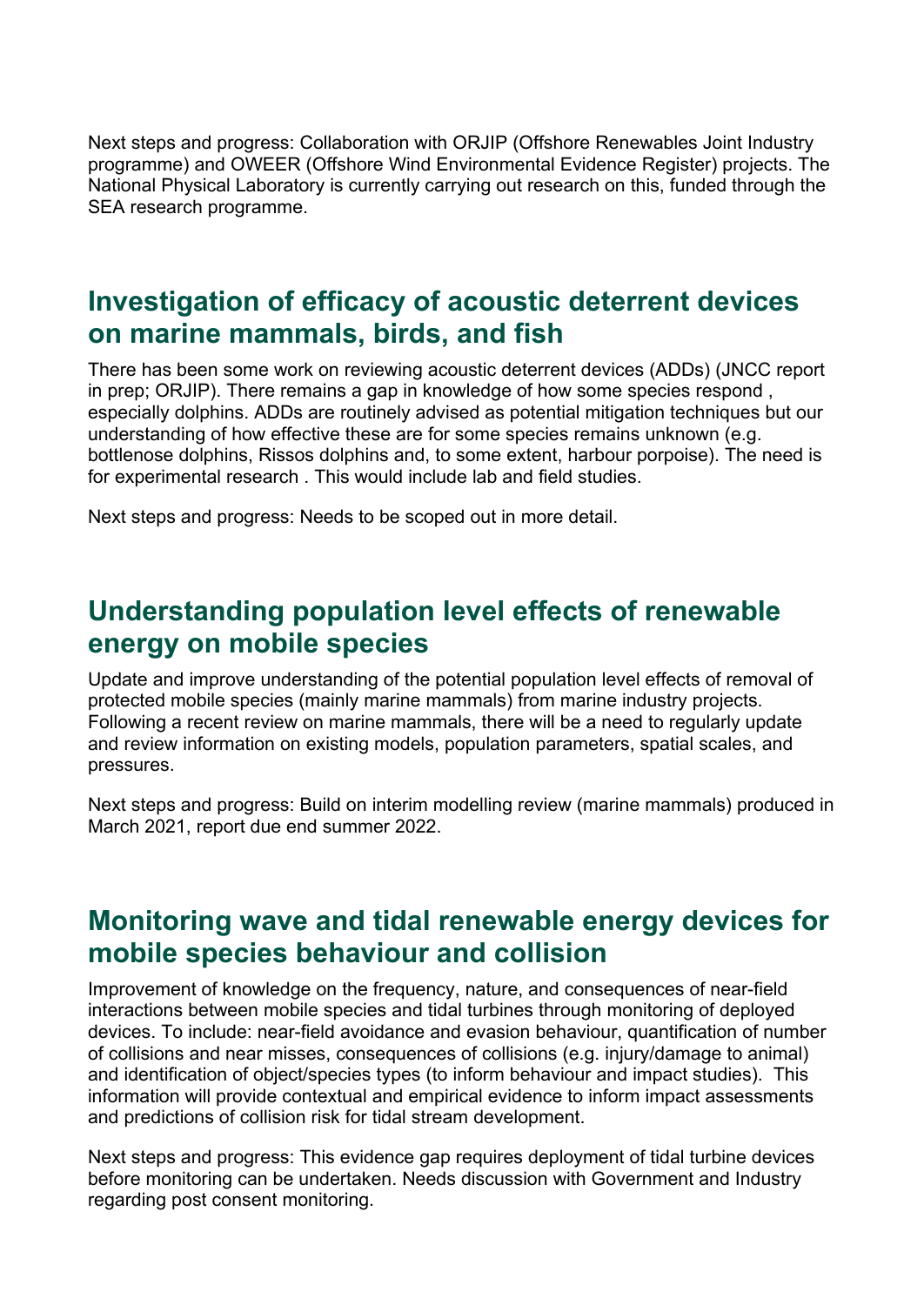## **Strategic long-term monitoring of renewable energy devices impacts to physical processes (with wave & tidal stream identified as a priority)**

We need to understand how embryonic renewables technologies (e.g. wave & tidal) will impact on changes to energy, and how that manifests itself in terms of impact on natural variability. There is a need to differentiate between natural processes and anthropogenic impacts, and to understand regional scale and medium to long-term effects of energy extraction on morphodynamics and sediment transport regime on other receptors such as habitats, flood risk etc.

Next steps and progress: This evidence gap requires deployment of renewable energy devices before monitoring can be undertaken. Needs discussion with Government and Industry regarding post consent monitoring.

## **Developing methods for monitoring wave and tidal devices for mobile species behaviour and collision**

Development of instrumentation to monitor mobile species behaviour around tidal stream turbines (including near-field responses). This includes methodologies to detect avoidance of tidal stream turbines, collision events and consequences of collisions. Due to the reliability and survivability of instruments in high energy waters there are a number of operational challenges that need to be addressed including: hydrodynamic forcing, corrosion and biofouling, pressure and sealing and development of solutions to reduce electronic interference between instruments on platforms. In addition advancements are required to improve efficiencies in storing, processing, and analysing large amounts of data generated by monitoring.

Next steps and progress: Collaboration with Welsh Government and projects like the MEECE (Marine Energy Engineering Centre of Excellence) innovation challenge.

#### **An assessment of the opportunities to use naturebased solutions as mitigation/enhancement in estuarine and coastal heavily modified water bodies and cost/benefit analysis of those opportunities**

This includes consideration of measures which may address hydromorphological pressures in Heavily Modified Water Bodies, measures which would support coastal adaptation or implementation of nature-based solutions, and importantly consider the costs and benefits of those measures to help inform business cases / cost-benefit analysis to determine what can be delivered.